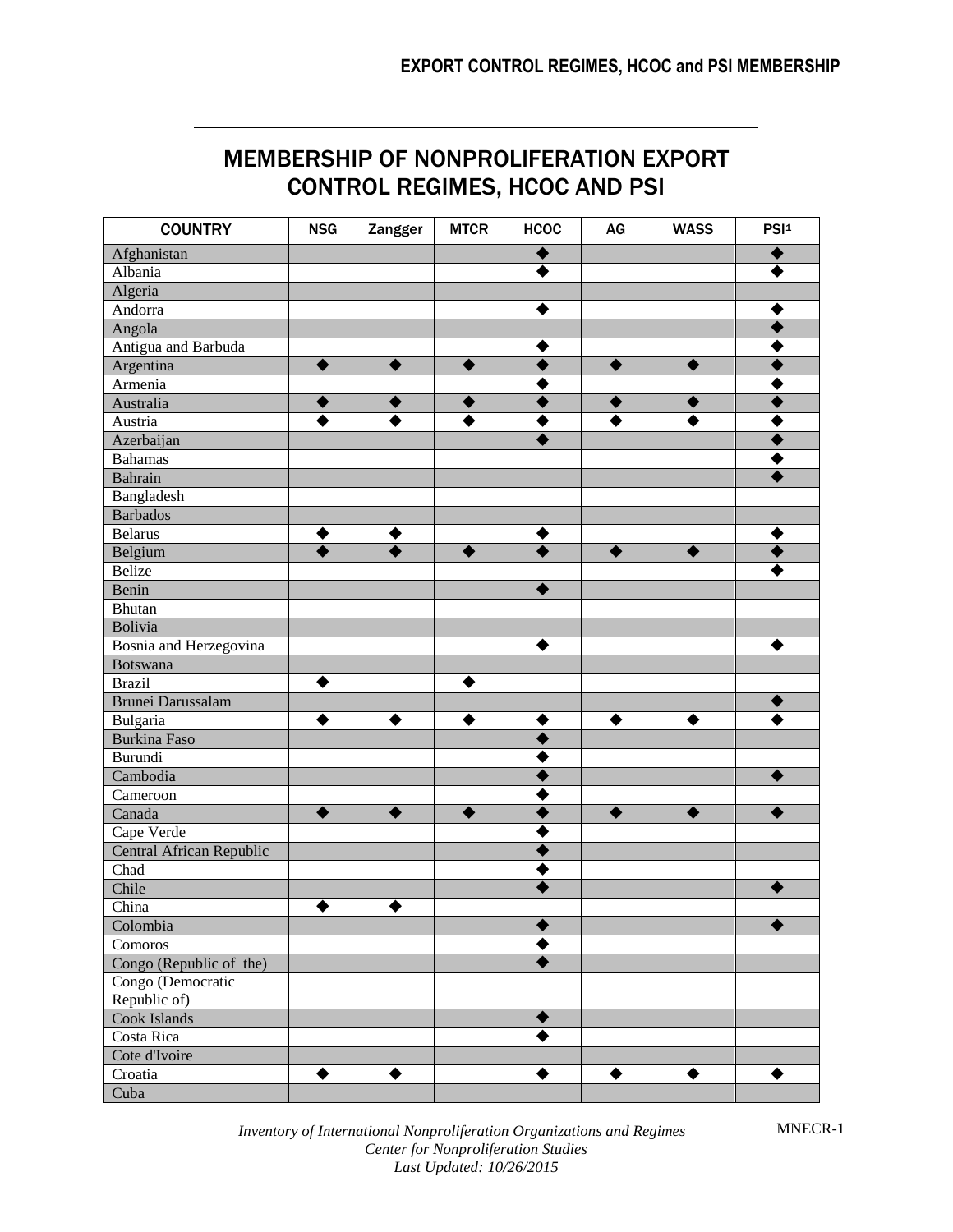| <b>COUNTRY</b>                | <b>NSG</b> | Zangger | <b>MTCR</b> | <b>HCOC</b> | AG | <b>WASS</b> | PSI <sup>1</sup> |
|-------------------------------|------------|---------|-------------|-------------|----|-------------|------------------|
| Cyprus                        |            |         |             |             |    |             |                  |
| <b>Czech Republic</b>         |            |         |             |             |    |             |                  |
| Denmark                       |            |         |             |             |    |             |                  |
| Djibouti                      |            |         |             |             |    |             |                  |
| Dominica                      |            |         |             |             |    |             |                  |
| (Commonwealth of)             |            |         |             |             |    |             |                  |
| Dominican Republic            |            |         |             |             |    |             |                  |
| Ecuador                       |            |         |             |             |    |             |                  |
| Egypt                         |            |         |             |             |    |             |                  |
| El Salvador                   |            |         |             |             |    |             |                  |
| <b>Equatorial Guinea</b>      |            |         |             |             |    |             |                  |
| Eritrea                       |            |         |             |             |    |             |                  |
| Estonia                       |            |         |             |             |    |             |                  |
| Ethiopia                      |            |         |             |             |    |             |                  |
| Fiji                          |            |         |             |             |    |             |                  |
| Finland                       |            |         |             |             |    |             |                  |
| France                        |            |         |             |             |    |             |                  |
| Gabon                         |            |         |             |             |    |             |                  |
| Gambia                        |            |         |             |             |    |             |                  |
| Georgia                       |            |         |             |             |    |             |                  |
| Germany                       |            |         |             |             |    |             |                  |
| Ghana                         |            |         |             |             |    |             |                  |
| Greece                        |            |         |             |             |    |             |                  |
| Grenada                       |            |         |             |             |    |             |                  |
| Guatemala                     |            |         |             |             |    |             |                  |
| Guinea                        |            |         |             |             |    |             |                  |
| Guinea-Bissau                 |            |         |             |             |    |             |                  |
| Guyana                        |            |         |             |             |    |             |                  |
| Haiti                         |            |         |             |             |    |             |                  |
| <b>Holy See</b>               |            |         |             |             |    |             |                  |
| Honduras                      |            |         |             |             |    |             |                  |
| Hungary                       |            |         |             |             |    |             |                  |
| Iceland                       |            |         |             |             |    |             |                  |
| India                         |            |         |             |             |    |             |                  |
| Indonesia                     |            |         |             |             |    |             |                  |
| Iran (Islamic Republic of)    |            |         |             |             |    |             |                  |
| Iraq                          |            |         |             |             |    |             |                  |
| Ireland                       |            |         |             |             |    |             |                  |
| Israel                        |            |         |             |             |    |             |                  |
| Italy                         |            |         |             |             |    |             |                  |
| Jamaica                       |            |         |             |             |    |             |                  |
|                               |            |         |             |             |    |             |                  |
| Japan<br>Jordan               |            |         |             |             |    |             |                  |
| Kazakhstan                    |            |         |             |             |    |             |                  |
|                               |            |         |             |             |    |             |                  |
| Kenya                         |            |         |             |             |    |             |                  |
| Kiribati                      |            |         |             |             |    |             |                  |
| Korea (Democratic             |            |         |             |             |    |             |                  |
| People's Republic of)         | ♦          | ♦       | ♦           |             | ♦  | ♦           |                  |
| Korea (Republic of)<br>Kuwait |            |         |             |             |    |             |                  |
|                               |            |         |             |             |    |             |                  |
| Kyrgyz Republic               |            |         |             |             |    |             |                  |
| Lao (People's Democratic      |            |         |             |             |    |             |                  |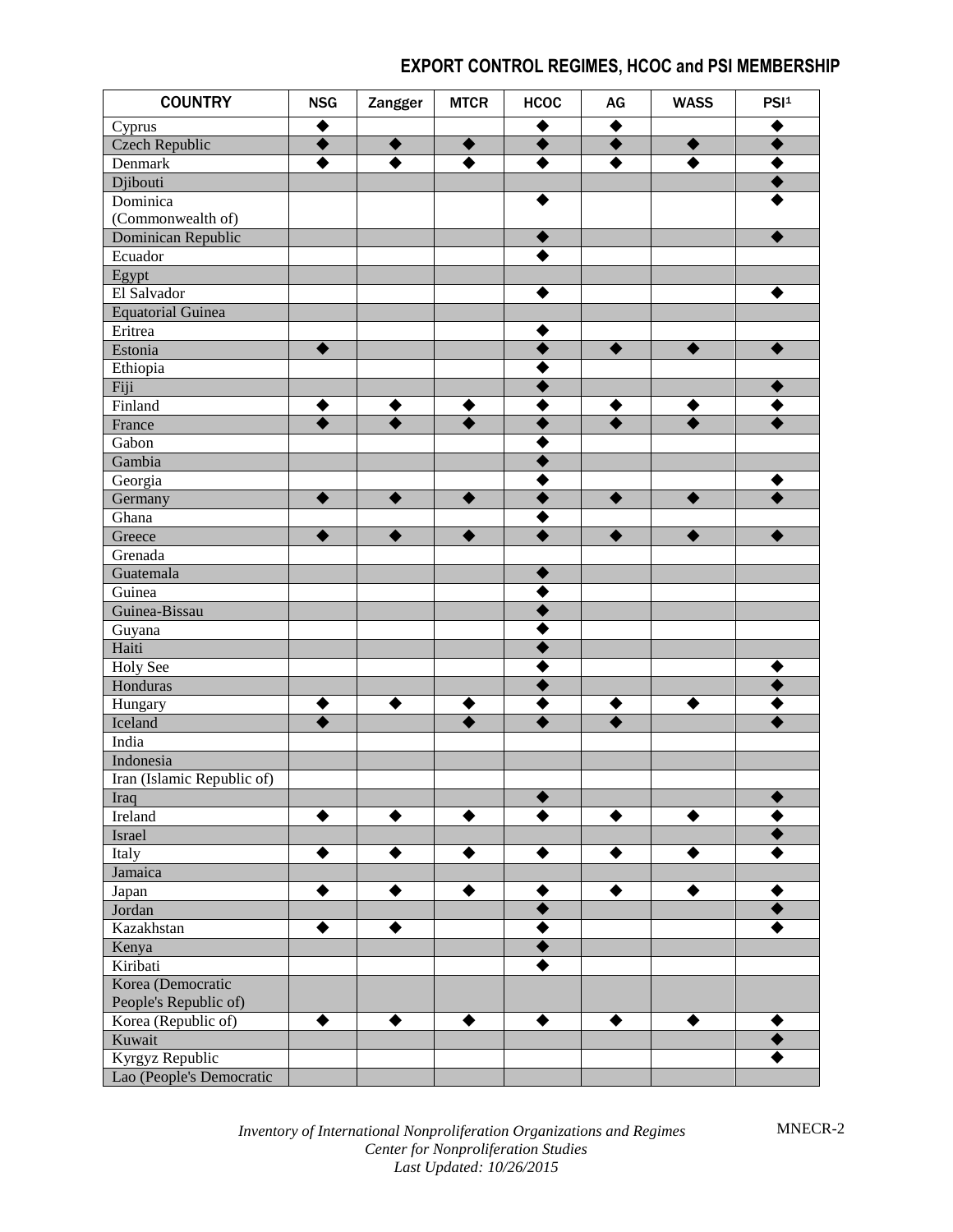| <b>COUNTRY</b>            | <b>NSG</b> | Zangger              | <b>MTCR</b> | <b>HCOC</b> | AG | <b>WASS</b> | PSI <sup>1</sup> |
|---------------------------|------------|----------------------|-------------|-------------|----|-------------|------------------|
| Republic of)              |            |                      |             |             |    |             |                  |
| Latvia                    |            |                      |             |             |    |             |                  |
| Lebanon                   |            |                      |             |             |    |             |                  |
| Lesotho                   |            |                      |             |             |    |             |                  |
| Liberia                   |            |                      |             |             |    |             |                  |
| Libyan Arab Jamahiriya    |            |                      |             |             |    |             |                  |
| Liechtenstein             |            |                      |             |             |    |             |                  |
| Lithuania                 |            |                      |             |             |    |             |                  |
| Luxembourg                |            | ♦                    |             |             |    |             |                  |
| Macedonia (Former         |            |                      |             |             |    |             |                  |
| Yugoslav Republic)        |            |                      |             |             |    |             |                  |
| Madagascar                |            |                      |             |             |    |             |                  |
| Malawi                    |            |                      |             |             |    |             |                  |
| Malaysia                  |            |                      |             |             |    |             |                  |
| Maldives                  |            |                      |             |             |    |             |                  |
| Mali                      |            |                      |             |             |    |             |                  |
| Malta                     |            |                      |             |             |    |             |                  |
| Marshall Islands          |            |                      |             |             |    |             |                  |
| Mauritania                |            |                      |             |             |    |             |                  |
| <b>Mauritius</b>          |            |                      |             |             |    |             |                  |
| Mexico                    |            |                      |             |             |    |             |                  |
| Micronesia (Federated     |            |                      |             |             |    |             |                  |
|                           |            |                      |             |             |    |             |                  |
| States of)<br>Moldova     |            |                      |             |             |    |             |                  |
|                           |            |                      |             |             |    |             |                  |
| Monaco                    |            |                      |             |             |    |             |                  |
| Mongolia                  |            |                      |             |             |    |             |                  |
| Montenegro                |            |                      |             |             |    |             |                  |
| Morocco                   |            |                      |             |             |    |             |                  |
| Mozambique                |            |                      |             |             |    |             |                  |
| Myanmar                   |            |                      |             |             |    |             |                  |
| Namibia                   |            |                      |             |             |    |             |                  |
| Nepal                     |            |                      |             |             |    |             |                  |
| Netherlands               |            | €                    |             |             |    |             |                  |
| New Zealand               |            |                      |             |             |    |             |                  |
| Nicaragua                 |            |                      |             |             |    |             |                  |
| Niger                     |            |                      |             |             |    |             |                  |
| Nigeria                   |            |                      |             |             |    |             |                  |
| Norway                    |            | ▲                    |             |             | ◆  |             |                  |
| Oman                      |            |                      |             |             |    |             |                  |
| Pakistan                  |            |                      |             |             |    |             |                  |
| Palau                     |            |                      |             |             |    |             |                  |
| Panama                    |            |                      |             |             |    |             |                  |
| Papua New Guinea          |            |                      |             |             |    |             |                  |
| Paraguay                  |            |                      |             |             |    |             |                  |
| Peru                      |            |                      |             |             |    |             |                  |
| Philippines               |            |                      |             |             |    |             |                  |
| Poland                    | ♦          | ♦                    |             |             | ♦  |             |                  |
| Portugal                  |            |                      |             |             |    |             |                  |
| Qatar                     |            |                      |             |             |    |             |                  |
| Romania                   | ◆          | ◆                    |             |             | ◆  | ◆           |                  |
| <b>Russian Federation</b> |            | $\overline{\bullet}$ | ▲           |             |    |             |                  |
| Rwanda                    |            |                      |             |             |    |             |                  |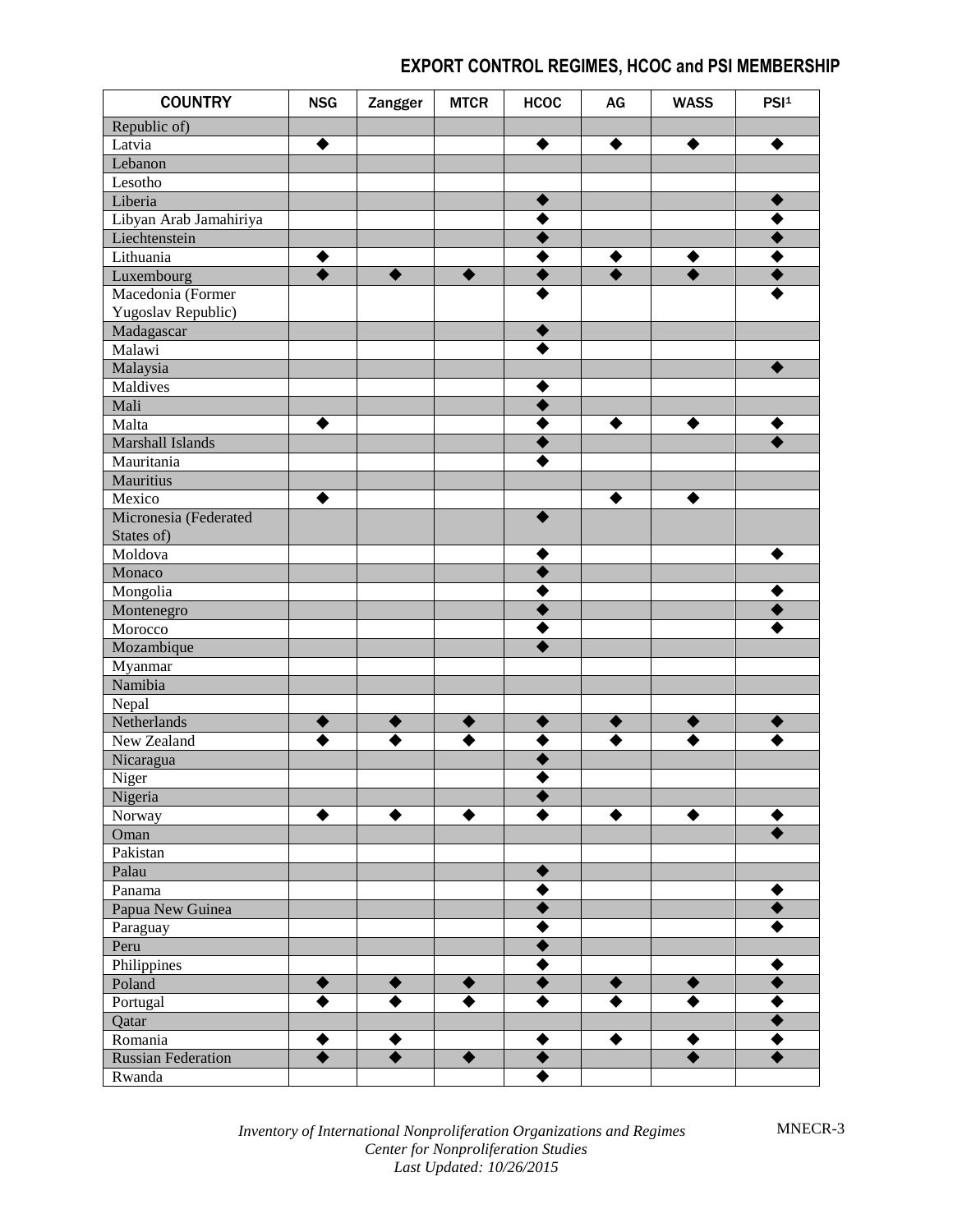| <b>COUNTRY</b>              | <b>NSG</b> | Zangger   | <b>MTCR</b> | <b>HCOC</b> | AG              | <b>WASS</b> | PSI <sup>1</sup> |
|-----------------------------|------------|-----------|-------------|-------------|-----------------|-------------|------------------|
| Saint Kitts and Nevis       |            |           |             |             |                 |             |                  |
| Saint Lucia                 |            |           |             |             |                 |             |                  |
| Saint Vincent and the       |            |           |             |             |                 |             |                  |
| Grenadines                  |            |           |             |             |                 |             |                  |
| Samoa                       |            |           |             |             |                 |             |                  |
| San Marino                  |            |           |             |             |                 |             |                  |
| Sao Tome and Principe       |            |           |             |             |                 |             |                  |
| Saudi Arabia                |            |           |             |             |                 |             |                  |
| Senegal                     |            |           |             |             |                 |             |                  |
| Serbia                      |            |           |             |             |                 |             |                  |
| Seychelles                  |            |           |             |             |                 |             |                  |
| Sierra Leone                |            |           |             |             |                 |             |                  |
| Singapore                   |            |           |             |             |                 |             |                  |
| Slovakia                    |            | ◆         |             |             |                 |             |                  |
| Slovenia                    |            |           |             |             |                 |             |                  |
| Solomon Islands             |            |           |             |             |                 |             |                  |
| Somalia                     |            |           |             |             |                 |             |                  |
| South Africa                |            | ◆         |             |             |                 |             |                  |
| Spain                       |            |           |             |             | ♦               |             |                  |
| Sri Lanka                   |            |           |             |             |                 |             |                  |
| Sudan                       |            |           |             |             |                 |             |                  |
| Suriname                    |            |           |             |             |                 |             |                  |
| Swaziland                   |            |           |             |             |                 |             |                  |
| Sweden                      |            | €         |             |             |                 |             |                  |
| Switzerland                 |            |           |             |             |                 |             |                  |
| Syrian Arab Republic        |            |           |             |             |                 |             |                  |
| Tajikistan                  |            |           |             |             |                 |             |                  |
| Thailand                    |            |           |             |             |                 |             |                  |
| Timor-Leste                 |            |           |             |             |                 |             |                  |
| Togo                        |            |           |             |             |                 |             |                  |
| Tonga                       |            |           |             |             |                 |             |                  |
| <b>Trinidad and Tobago</b>  |            |           |             |             |                 |             |                  |
| Tunisia                     |            |           |             |             |                 |             |                  |
| Turkey                      | ♦          | ♦         |             |             | ♦               | ♠           |                  |
| Turkmenistan                |            |           |             |             |                 |             |                  |
| Tuvalu                      |            |           |             |             |                 |             |                  |
| Uganda                      |            |           |             |             |                 |             |                  |
| Ukraine                     |            | ♦         |             |             | $\blacklozenge$ | ♦           |                  |
| <b>United Arab Emirates</b> |            |           |             |             |                 |             |                  |
| <b>United Kingdom</b>       |            |           |             |             | ♦               | ♦           |                  |
| United Republic of          |            |           |             |             |                 |             |                  |
| Tanzania                    |            |           |             |             |                 |             |                  |
| <b>United States</b>        | ♦          | $\bullet$ | ▲           |             | $\bullet$       | ♦           |                  |
| Uruguay                     |            |           |             |             |                 |             |                  |
| Uzbekistan                  |            |           |             |             |                 |             |                  |
| Vanuatu                     |            |           |             |             |                 |             |                  |
| Venezuela                   |            |           |             |             |                 |             |                  |
| Viet Nam                    |            |           |             |             |                 |             |                  |
| Yemen                       |            |           |             |             |                 |             |                  |
| Zambia                      |            |           |             |             |                 |             |                  |
| Zimbabwe                    |            |           |             |             |                 |             |                  |
| <b>Membership Total:</b>    | 48         | 39        | 34          | 137         | 41              | 41          | 105              |

*Inventory of International Nonproliferation Organizations and Regimes Center for Nonproliferation Studies Last Updated: 10/26/2015*

MNECR-4